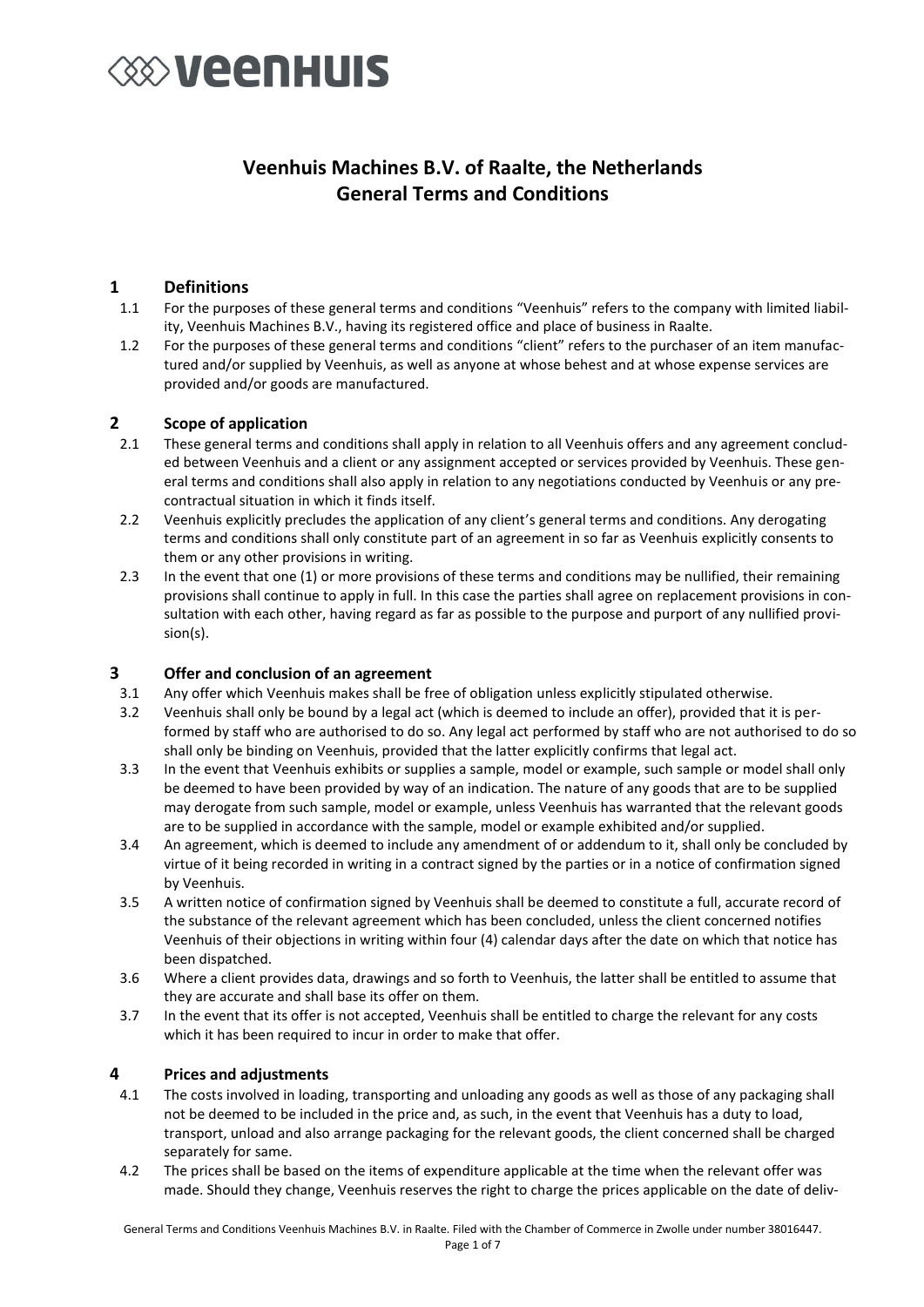

ery. This shall also apply in the event that any inflationary factors were foreseeable when the relevant agreement was concluded.

4.3 Payment of any increase in price referred to in the foregoing clause of this article shall occur simultaneously with payment of the principal or the final instalment.

#### **5 Intellectual property rights**

- 5.1 Unless otherwise agreed in writing, Veenhuis shall retain copyright and all other intellectual property rights to any offers made or designs, images, drawings, samples and other models, software and so forth.
- 5.2 The rights to the data referred to in Clause (1) of this article shall remain Veenhuis' property irrespective of whether or not a Client has been charged for their production. Such data may not be copied, used and/or exhibited to any other party without Veenhuis' explicit consent. In the event that a client contravenes this clause, they shall be liable for payment to Veenhuis of a penalty, payable with immediate effect, amounting to €25,000.00 for each such contravention subject to Veenhuis' entitlement to seek full compensation.
- 5.3 A client shall be required to return to Veenhuis anything referred to in Clause (1) that has been supplied to them by a deadline stipulated by Veenhuis. In the event that a client contravenes this clause, they shall be liable to pay Veenhuis a penalty amounting to €1,000.00 per day. Such penalty may be sought in addition to any compensation pursuant to the law.

#### **6 Advice, drawings calculations and designs**

- 6.1 A client may not derive any rights from advice or information that they have received from Veenhuis if they are not directly related to the relevant agreement or assignment.
- 6.2 A client shall be responsible for any drawings and/or calculations produced by them or on their behalf, as well as the functional suitability of any materials stipulated by them or on their behalf.
- 6.3 A client shall indemnify Veenhuis against any claim made by a third party in relation to the use of any drawings, calculations, samples, models and the like supplied by that client or on their behalf.
- 6.4 Veenhuis may examine any materials which a client wishes to use or may arrange for them to be examined at its own expense before they are treated.

### **7 Delivery time and passing of risk**<br>**7.1** A delivery date stipulated by Veenhu

- 7.1 A delivery date stipulated by Veenhuis shall be approximate and shall be mentioned in the relevant offer referred to in Article 3(1). Under no circumstances shall a delivery date cited by Veenhuis serve as a material deadline, unless Veenhuis has explicitly stipulated otherwise.
- 7.2 When determining a delivery date, Veenhuis shall assume that an assignment may be carried out in the circumstances known to it at that point in time.
- 7.3 Under no circumstances shall failure to meet an explicitly agreed material delivery date confer entitlement to compensation, unless this has been agreed to in writing beforehand.
- 7.4 A client shall bear any risk and expense due to the delay of a delivery as a result of any interim change made to the specifications in response to that client's wishes.
- 7.5 Delivery shall be effected ex-works, which term of delivery shall be interpreted in accordance with Incoterms 2010 drawn up by the ICC (International Chamber Of Commerce). Amongst other things, this means that any risks pertaining to an item shall pass at such time as Veenhuis places such item at the relevant client's disposal.
- 7.6 Notwithstanding the provisions of Clause (5) of this article, Veenhuis and a client may agree that Veenhuis will assume responsibility for transport. In that case the relevant client shall also bear all of the risks pertaining to storage, loading, transport and unloading.
- 7.7 Where Veenhuis assembles and/or installs any item that has been sold, the risks pertaining to that item shall also pass to the client concerned at such time as Veenhuis places that item at the client's disposal on Veenhuis' business premises or in any other place as agreed.
- 7.8 Delivery may be effected in instalments as the relevant products are ready or in stock. In such a case invoicing shall also occur in instalments. A client shall not be entitled to refuse delivery in instalments.

#### **8 Trade-in**

8.1 Unless otherwise agreed when a sale occurs, where a client fulfils part of their financial obligations towards Veenhuis in a form other than pecuniary payment, to which Veenhuis must also have explicitly consented, and as such tendering of payment occurs in accordance with Section 6:45 of the Dutch Civil Code, acting at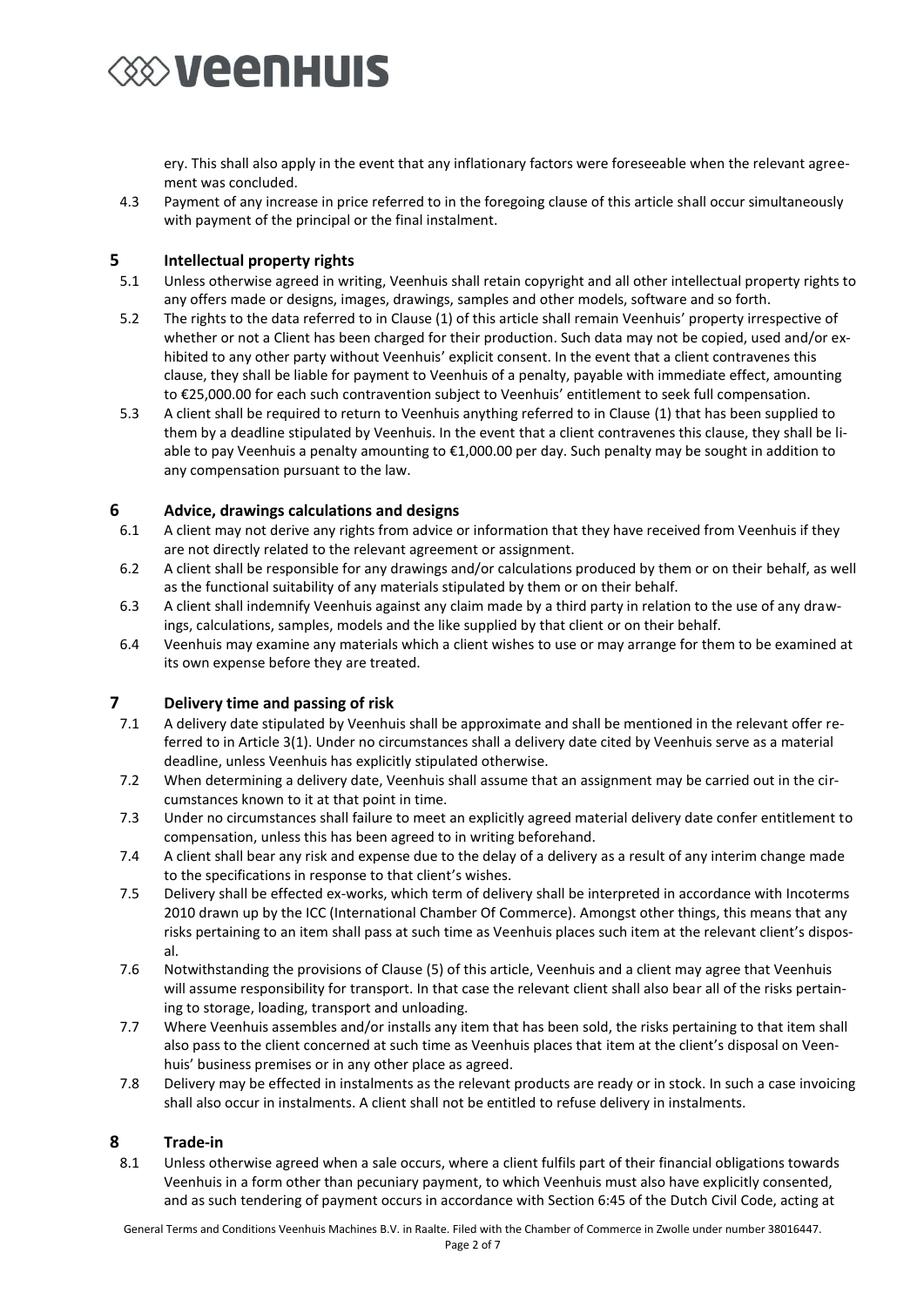

Veenhuis' discretion, the client shall be entitled to continue to use any object that has been traded in or a replacement object supplied by Veenhuis until the latter delivers the item which has been sold to the client.

- 8.2 Until such time as Veenhuis delivers any item that it has sold to the relevant client and the latter has placed the object which has been traded in in Veenhuis' possession, the client shall bear any risk or expense associated with the object which has been traded in.
- 8.3 Where Veenhuis is of the opinion when it effects delivery that the condition of any object given to it by way of payment differs from its condition at the time when it and the relevant client agreed that the object would be given to it by way of payment or at any rate when Veenhuis and the client agreed on the price of the object provided by way of payment, Veenhuis shall be entitled to set the price of such form of payment again (unilaterally) or to cancel the agreement for such tendering of payment without the need for any notice of default.
- 8.4 In the event that Veenhuis exercises its right to cancel an agreement for such tendering a payment, the relevant client shall have a duty to fulfil their financial obligations towards Veenhuis entirely in the form of pecuniary payment.

#### **9 Payment**

- 9.1 Unless otherwise agreed in writing, payment must be made into a bank account designated by Veenhuis within fifteen (15) days after the relevant invoice date.
- 9.2 The date on which the amount owed is deposited into the bank account designated by Veenhuis shall be deemed to be that of payment.
- 9.3 A client shall not be entitled to suspend any of their obligations towards Veenhuis and/or to set off any claim they may have against Veenhuis or to apply any deduction or discount.
- 9.4 Veenhuis shall at all times be entitled to require sufficient security from a client to ensure compliance. A client shall tender any security so required when first requested to do so by Veenhuis. Veenhuis shall be entitled to suspend compliance with its obligations until such required security has been tendered.
- 9.5 Irrespective of whether or not Veenhuis has effected the agreed performance in full, everything for which a client is or will be liable pursuant to the relevant agreement shall fall due with immediate effect in the event that:
	- a) a deadline for payment is not met;
	- b) an application is filed for that client's bankruptcy or a moratorium on payments for it;
	- c) one (1) or more of the client's assets is or are attached;
	- d) the client's business is dissolved or is liquidated;
	- e) all or part of the client's business is transferred;
	- f) the client submits a request for legally stipulated debt restructuring, is placed in the care of a guardian or under administration or dies.
- 9.6 In the event that payment does not occur by the agreed deadline for payment, the relevant client shall be liable – in the absence of any further reminder or notice of default – for payment to Veenhuis of interest directly payable on the amount due as of the date on which it falls due until that on which it is paid. Such interest shall amount to 12% per annum but shall be equal to the legally stipulated interest rate (commercial or otherwise) should the latter exceed it. When calculating interest, part of a month shall be treated as a full calendar month.
- 9.7 In the event that an invoice is not fully paid by the stipulated deadline, the relevant client shall also immediately be liable for payment to Veenhuis of compensation for extrajudicial costs (of debt collection or otherwise) in the absence of any further notice of default. Contrary to Section 6:96(4) of the Civil Code and in derogation of the Extrajudicial Debt Collection Costs (Compensation) Decree, this compensation shall be set now in lieu of then at an amount equivalent to 15% of the total outstanding principal sum subject to a minimum of €75.00 (seventy-five euros) in the case of each invoice which has not been paid or not in full. In the situation described in this clause, a client shall also have a duty to pay all of the judicial expenses involved.
- 9.8 Any payment made by a client shall first serve to pay off any costs or interest owed and only then the relevant invoice or invoices (the principal sum). With regard to the latter, any payment shall be imputed to the longest outstanding invoice, even where the relevant client stipulates that it pertains to some other invoice when effecting payment.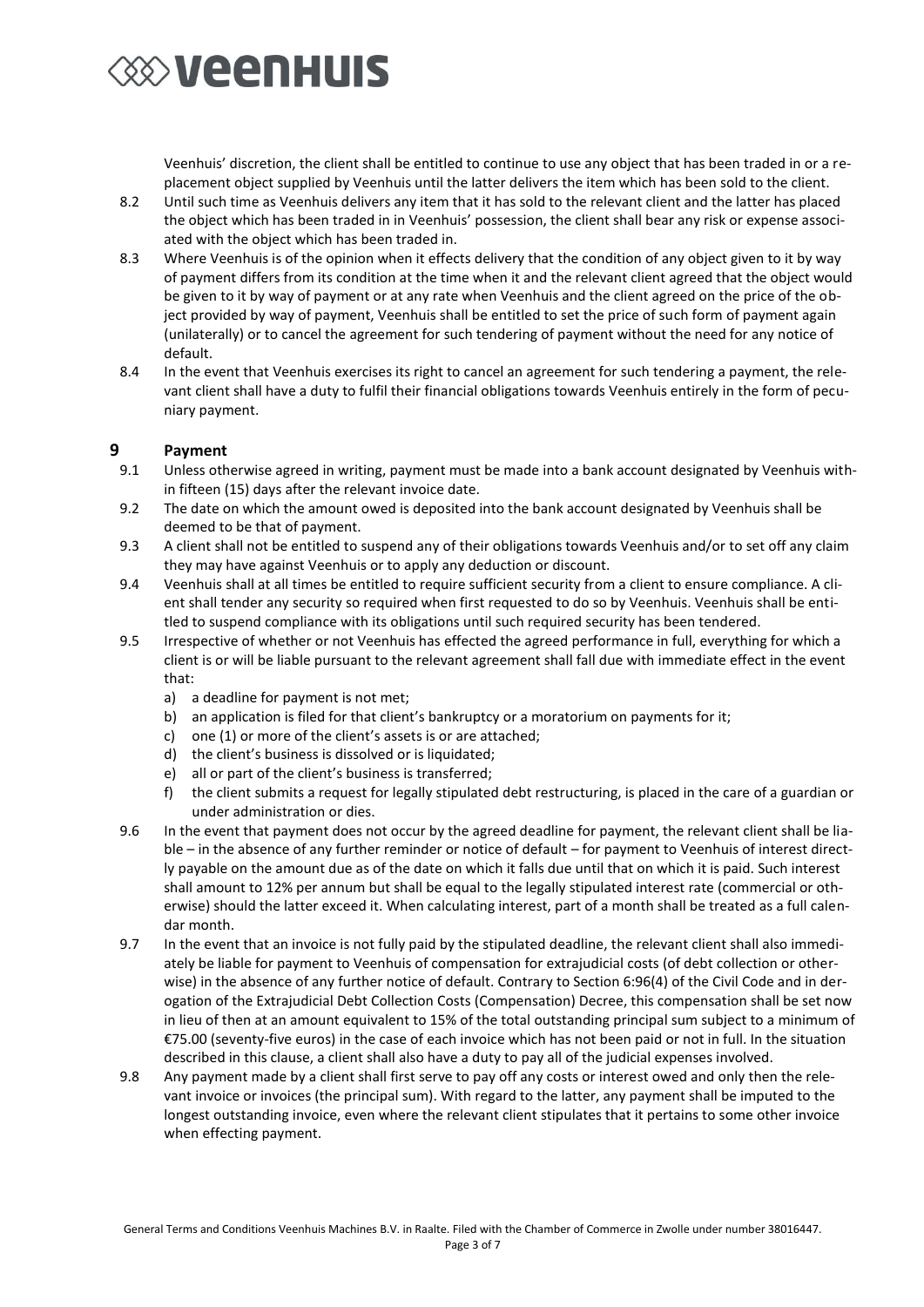## **EXAMPLE THE VEHICLE**

#### **10 Liability and** *force majeure*

- 10.1 Veenhuis shall not accept any liability in the event that it is unable to comply with its obligations due to nonculpable non-compliance.
- 10.2 For the purposes of these terms and conditions any form of non-culpable non-compliance shall be deemed to refer to circumstances as a result of which a client may no longer reasonably require Veenhuis' compliance with the relevant agreement, which are at any rate deemed to include war, the danger of war, insurrection, flooding, a disaster (natural or otherwise), a lack of raw materials, additives or fuel, a disruption of traffic, an industrial strike, a lockout, a lack of staff, transport difficulties, the late or improper fulfilment of an order by a supplier and/or manufacturer of the relevant goods, fire, government measures, the prohibition of imports or exports, a disruption of business or the effects of weather.
- 10.3 In the event of non-culpable non-compliance, acting at its discretion, Veenhuis shall be entitled to postpone the delivery or handover time in proportion to the duration of the delay or to cancel the agreement concerned in so far as it has been affected by such delay. In the event that a client reminds Veenhuis to do so, the latter shall have a duty to express its preference within five (5) working days.
- 10.4 Where Veenhuis has already complied with part of its obligations upon the occurrence of such non-culpable non-compliance and/or is only capable of complying with part of its duties, it shall be entitled to issue invoices for any goods and/or services that have already been supplied and also to supply and issue separate invoices for any goods and/or services that it is still capable of supplying. The relevant client shall have a duty to pay the aforementioned invoices as though they pertained to a separate agreement.
- 10.5 Any duty on the part of Veenhuis to provide compensation on any legal grounds whatsoever shall be confined to the loss for which it is insured pursuant to an insurance policy taken out by it or for its benefit but shall under no circumstances exceed the amount that is paid out pursuant to such insurance in the relevant case.
- 10.6 Should Veenhuis be unable to invoke the limitation stipulated in the foregoing clause for any reason whatsoever, its duty to provide compensation shall be confined to no more than 15% of the total contract fee (exclusive of VAT). Where an agreement makes provision for parts or part deliveries, its liability for compensation shall be confined to no more than 15% of the contract fee payable for that part or part delivery (exclusive of VAT).
- 10.7 The following shall not qualify for compensation:
	- a) consequential loss. Amongst other things, "consequential loss" shall be deemed to refer to any loss due to the disruption of business or production, loss of earnings, transport charges, and travel and accommodation expenses;
	- b) damage to property held in custody. "Damage to property held in custody" is deemed to refer to, amongst other things, any damage that is inflicted on property on which work is performed or which is located within the vicinity of the site where work is carried out as a result of or during the performance of that work;
	- c) any loss due to a deliberate act or omission, or wilful recklessness on the part of Veenhuis' assistants or non-supervisory subordinates.
	- Where so required, a client shall insure themself against the aforementioned loss(es).
- 10.8 Veenhuis shall not be liable for any damage inflicted on materials supplied by or on behalf of a client as a result of them not being treated properly.
- 10.9 A client shall indemnify Veenhuis against any claim made by another party (directly or otherwise) on the grounds of product liability due to a defect in an item which that client has supplied to such third party and which consists (partly or otherwise) of goods and/or materials supplied by Veenhuis. A client shall have a duty to provide compensation for any loss which Veenhuis suffers in this respect, including all of the costs involved in defending itself.
- 10.10 Veenhuis shall at all times be entitled to remedy any loss suffered by a client in so far as it is possible to do so.

#### **11 Warranties and other claims**

- 11.1 Unless explicitly agreed to in writing, Veenhuis warrants that the agreed performance will be properly effected in accordance with what is stipulated in these terms and conditions for a period of twenty-four (24) months after any item is put into service and a period of twelve (12) months after any service is provided. Where a different term of warranty is agreed to, the other clauses of this article shall also apply.
- 11.2 Should Veenhuis fail to effect performance as agreed, it may elect to ensure that it does so or it may credit the relevant client for a proportionate part of the invoice concerned.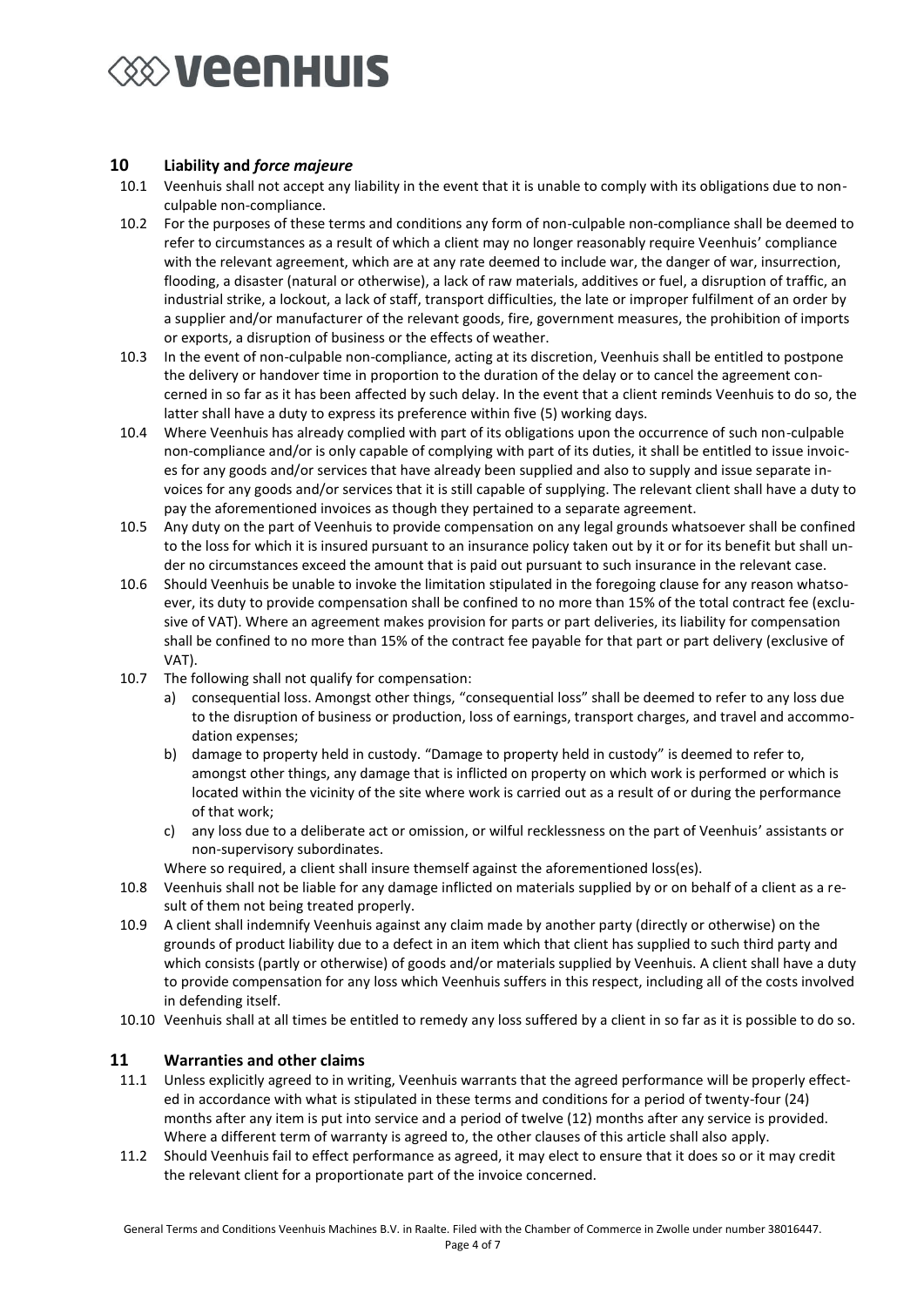# **EXAMPLE THE VEHICLE**

- 11.3 In the event that Veenhuis elects to effect proper performance, it shall itself determine the manner in which and time when this is to occur. Where the agreed performance consists (partly or otherwise) of the treatment of materials supplied by a client, that client shall be required to supply new materials at their own risk and expense.
- 11.4 No warranty shall be granted on a warranty. As such, the repair or replacement of an item that has been supplied (or part thereof) under warranty shall not result in an extension of the term of warranty.
- 11.5 Where an item (or part thereof) which is subject to wear and tear is replaced, Veenhuis shall be entitled to charge the relevant client for the impairment of the value (depreciation) of the original item or part.
- 11.6 On pain of its rights lapsing, a client shall at all times afford Veenhuis an opportunity to investigate (or arrange for this to be done) any complaint on site to determine whether it is well-founded and/or to provide Veenhuis with all of the information which it requires, as well as to assist it.
- 11.7 A client may only invoke a warranty after they have complied with all of their obligations towards Veenhuis.
- 11.8 When Veenhuis first requests this, a client shall be required to return to it any part and/or materials which Veenhuis is to repair or replace.
- 11.9 A client shall be liable for:
	- a) all transport and/or shipping charges;
	- b) all assembly costs;
	- c) travel and accommodation expenses.
- 11.10 No warranty shall be provided in the event that a defect is due to:
	- a) normal wear and tear;
	- b) improper use;
	- c) maintenance which has not been carried out or not appropriately;
	- d) installation, assembly, alterations or repairs carried out by the relevant client or any other party;
	- e) any defective or unsuitable item sourced from or stipulated by the relevant client;
	- f) any defective or unsuitable ancillary or other materials used by the relevant client;
	- g) external causes (*force majeure*).
- 11.11 No warranty shall be provided:
	- a) for any item supplied that was not new at the time when it was delivered;
	- b) for the inspection and repair of an item belonging to a client;
	- c) where a client fails to permit Veenhuis to conduct a "maintenance inspection" within one year after the first "warranty year". The relevant client shall be liable for the costs involved in such an inspection;
	- d) in the event that the relevant client fails to replace any part which Veenhuis has advised it to replace (or arrange for it to be replaced) on the occasion of the aforementioned inspection;
	- e) where the relevant client has used the item concerned outside the Benelux and Germany or has allowed this to occur.
- 11.12 A client may not assign any rights pursuant to this article. As such, these rights shall lapse upon the sale of the item concerned.
- 11.13 The provisions of Clauses (2) to (12) of this article shall apply *mutatis mutandis* in the case of a client's entitlements pursuant to default of performance, non-conformity or any other grounds whatsoever.
- 11.14 What is stipulated in the "Warranty Instructions for Dealers" appended as an annex shall apply where a client is a dealer that effects supply to end users. Furthermore, in the aforementioned case the relevant client shall have a duty to secure similar terms and conditions as those set out in these terms and conditions in their relationship with such end users. In this respect a dealer shall also be required to use the appended "warranty certificate". Under no circumstances may a dealer claim more or different rights from Veenhuis than those which the latter has warranted that dealer. In the event of a conflict between what is stipulated in these terms and conditions and what is stipulated in such dealer instructions and/or warranty certificate, the dealer instructions and/or warranty certificate shall prevail.

#### **12 Duty to lodge a complaint**

- 12.1 On pain of their rights lapsing, a client shall be required to submit a written, substantive complaint concerning any defective performance to Veenhuis within five (5) days after they discover or reasonably ought to have discovered such deficiency. In this respect a client shall have a duty to inspect any item supplied to them for any visible defects immediately after delivery.
- 12.2 A client shall submit a complaint concerning the level of an invoiced amount to Veenhuis in writing by the deadline for payment on pain of all of their rights lapsing. Where the parties agree to a term of payment in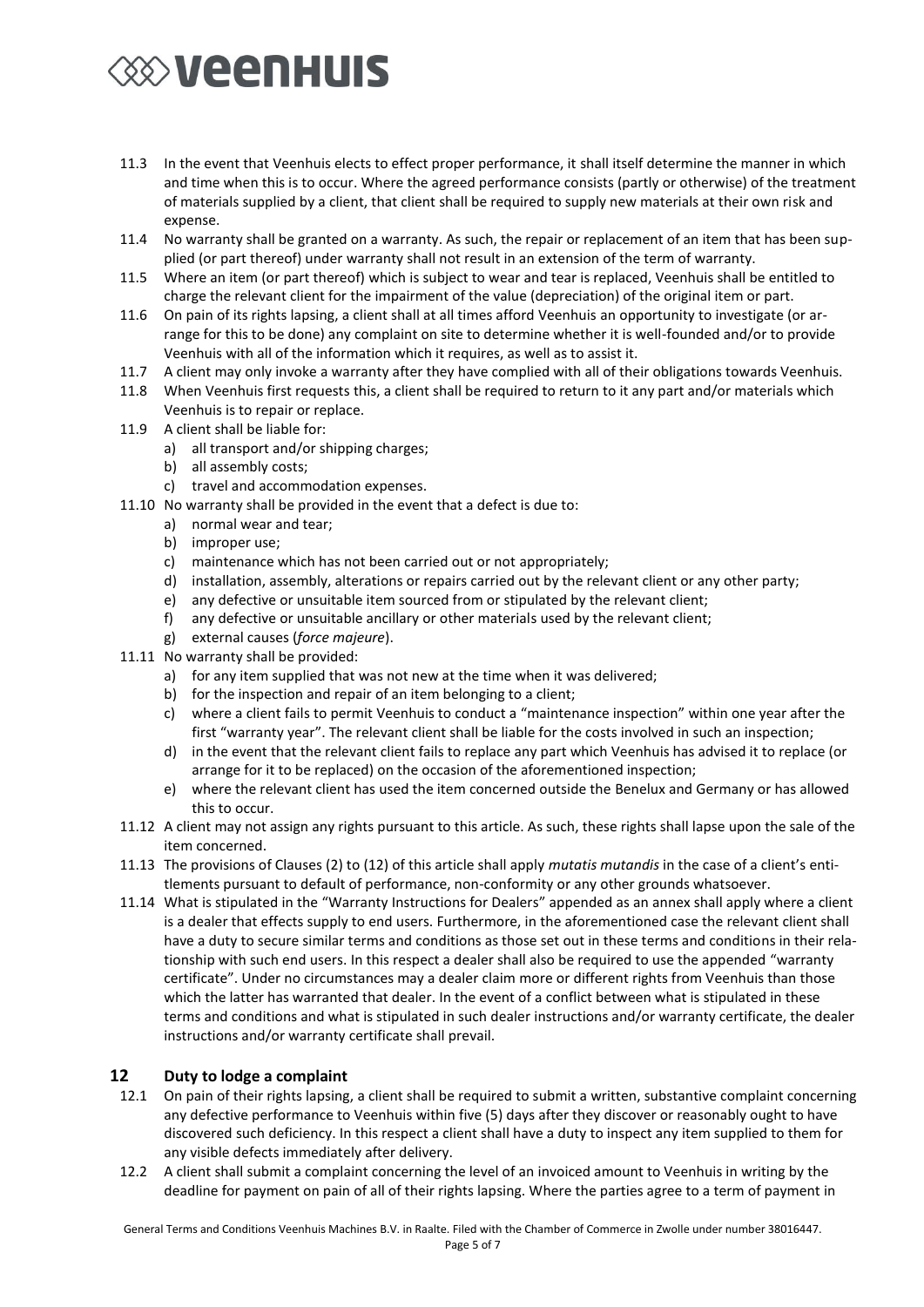

excess of thirty (30) days, the relevant client shall be required to lodge a complaint with Veenhuis by no later than within thirty (30) days after the relevant invoice date.

12.3 A complaint shall not suspend the relevant client's obligations pursuant to any agreement concluded with Veenhuis.

#### **13 Suspension and cancellation**

In the event that a client fails to comply with an obligation pursuant to any agreement that they have concluded with Veenhuis or fails to do so properly or on time, as well as where any of the situations referred to in Article 9.5 of these general terms and conditions occurs, that client shall be deemed to be in default by operation of the law. In this case Veenhuis shall be entitled to cancel or suspend all or part of the relevant agreement(s) in the absence of any judicial intervention or notice of default without Veenhuis having a duty to provide any compensation or to comply with any warranty, and subject to any other rights held by Veenhuis**.**

#### **14 Retention of title, assignment of claim and lien**

- 14.1 All of the goods supplied by Veenhuis shall remain the latter's property until the relevant client has complied with all of their obligations pursuant to any agreement which they have concluded with Veenhuis, including:
	- a) the counterperformance for the relevant or any previous consignment, or any goods which have not yet been paid for or are still to be delivered;
	- b) the counterperformance for any services which Veenhuis has provided or is to provide;
	- c) any claim for compensation, costs or interest on the grounds of the relevant client's failure to ensure appropriate compliance with any agreement concluded with Veenhuis.
- 14.2 As long as any goods supplied are encumbered with a lien, the relevant client may only sell them pursuant to the normal conduct of their business. A client shall be explicitly not entitled to pledge such goods or to encumber them with any other right (or to allow this to be done).
- 14.3 In the event that a client fails to comply with their obligations pursuant to any agreement(s) or Veenhuis is of the opinion that there are grounds to fear that they will fail to do so, Veenhuis shall be entitled to remove (or arrange for this to be done) any goods that have been supplied and which are subject to the aforementioned retention of title from the client or any other party who holds such goods for that client. A client shall undertake to provide every assistance for this purpose and also to instruct any other party who may hold such goods for that client to provide every assistance. In the event that a client fails to comply with the provisions of this clause, they shall forfeit a penalty equivalent to 10% of the amount that they owe Veenhuis, subject to the latter's entitlement to remove the goods concerned or to arrange for this to be done.
- 14.4 Should Veenhuis be unable to invoke retention of title because the goods supplied have been mixed, reshaped or drawn, the relevant client shall have a duty to pledge the newly formed goods to Veenhuis or to tender some other form of security for what it still owes or may owe Veenhuis.
- 14.5 In the event that Veenhuis is no longer able to invoke retention of title in view of the fact that the relevant client has alienated the goods supplied, when first requested to do so by Veenhuis, the client shall have a duty to assign their claim against the party to whom the client has sold the goods supplied by Veenhuis to the latter. In this respect the relevant client shall grant Veenhuis irrevocable power of attorney to sign the relevant deed of assignment on their behalf. When first requested to do so, a client shall have a duty to permit Veenhuis to inspect their accounts in order to establish the identity of the party to whom the client has sold the goods supplied by Veenhuis. What the relevant client owes Veenhuis may be set off against the claim against such other party which has been assigned to the latter subject to the suspensive condition that the other party pays Veenhuis.
- 14.6 A client shall have a duty to ensure any goods supplied subject to retention of title and to keep them insured against damage due to fire, an explosion or water and theft, and again when first requested to do so, to pro vide Veenhuis with a copy of the relevant policy. Furthermore, when first requested to do so a client shall have a duty to pledge any entitlement to goods supplied subject to retention of title which they have against an insurer or any other party where the relevant goods are not covered by the insurance concerned or have not been insured, to Veenhuis in the legally stipulated manner.
- 14.7 In addition to those cases in which Veenhuis is entitled to retention of title pursuant to the law, Veenhuis shall also have the power to retain possession of any item or goods belonging to a client which it has under its control until all of the claims which Veenhuis has against that client on any grounds whatsoever have been paid.